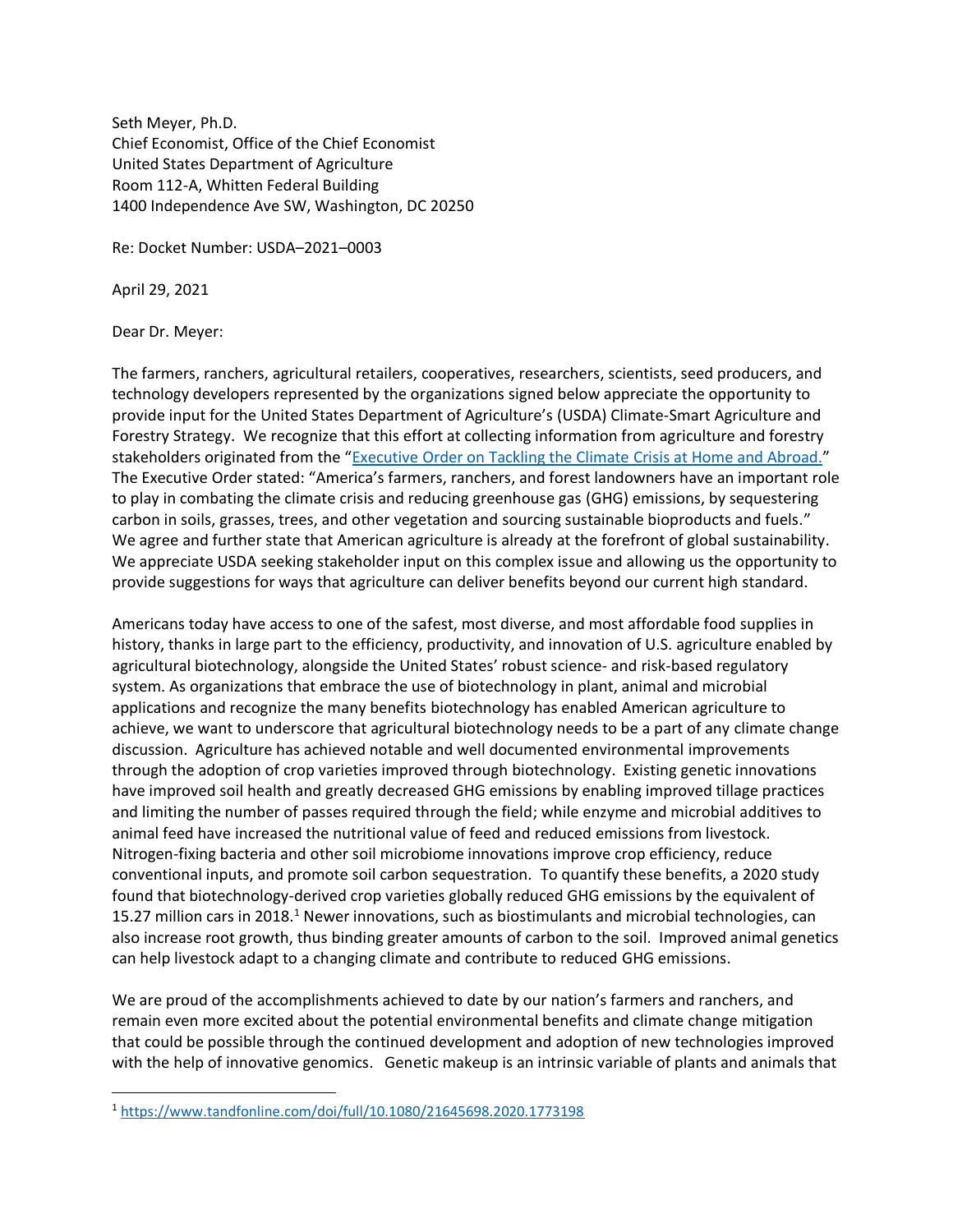influences traits driving production efficiency and resiliency. Gene editing is an efficacious means for producing crops and livestock with the genetic elements that drive traits for thriving in specific environments. Innovative biotechnology allows new plant varieties and animal breeds to continue to produce more with less — less water, less land, less inputs, less emissions. With the publication of USDA's final SECURE Rule in August of 2020, the regulatory framework for USDA is set, however we believe that there are other areas where USDA can assist with furthering the adoption of biotechnology and its corresponding benefits. For one, as part of its responsibility under the Coordinated Framework, USDA can continue to be proactive in encouraging the Environmental Protection Agency (EPA) and the Food and Drug Administration (FDA) to publish risk and science-based biotechnology regulations and guidance that foster innovation and increase the overall adoption of new biotechnologies.

The United States government has maintained a consistent goal to create a biotechnology regulatory environment that fosters innovation. In July 2015, President Obama's Executive Office of the President (EOP) issued a memo raising concerns that the current biotechnology regulatory framework was, in some cases, imposing unnecessary costs and burdens that were preventing small and mid-sized businesses from participating in the marketplace, limiting public understanding of the regulatory process, and in essence stifling innovation.<sup>2</sup> The memo created an interagency working group to develop a "National Strategy for Modernizing the Regulatory System for Biotechnology Products" (*National Strategy*), which was published in September 2016. The *National Strategy* reaffirms that, "the policy of the United States Government is to seek regulatory approaches that protect health and the environment while reducing regulatory burdens and avoiding unjustifiably inhibiting innovation, stigmatizing new technologies, or creating trade barriers."<sup>3</sup> These same concerns and the need for modernization were reaffirmed by the Trump Administration, which issued its own, "Executive Order on Modernizing the Regulatory Framework for Agricultural Biotechnology Products," (E.O.) in June 2019. As noted above, the vision, goals, and objectives aimed at modernizing the U.S. biotechnology regulatory framework are bipartisan and transcend administrations. We encourage USDA to continue the dialogue with EPA and FDA toward achievement and continual improvement upon these goals. It remains critically important for the U.S. regulatory framework to continue to evolve and adjust to experiences gained and the best available science.

In addition, we support the ongoing public and private investment in the research and development of new technologies that have the potential to enhance the sustainability of agriculture and protect the environment and our global food system. In order for U.S. farmers and ranchers to lead in the future, we must have access to every tool available to address pressing challenges caused by climate change, such as severe weather events and rapidly evolving pests and diseases. We must do this while simultaneously meeting societal expectations for reductions in the use of inputs and increasing new varieties of healthy and affordable food, feed, biofuel, and fiber options. Access to and the development of technology is essential for confronting these challenges, and we believe that biotechnology has demonstrated a unique ability to meet these demands.

Our associations strongly support a science- and risk-based regulatory system which fosters innovation, values the environmental benefits that using biotechnology enables agriculture to achieve, recognizes the long and safe track record of plant and animal breeding, and the overwhelming evidence of the safe

<sup>&</sup>lt;sup>2</sup>[https://obamawhitehouse.archives.gov/sites/default/files/microsites/ostp/modernizing\\_the\\_reg\\_system\\_for\\_bio](https://obamawhitehouse.archives.gov/sites/default/files/microsites/ostp/modernizing_the_reg_system_for_biotech_products_memo_final.pdf) tech products memo final.pdf

<sup>3</sup> [https://obamawhitehouse.archives.gov/sites/default/files/microsites/ostp/biotech\\_national\\_strategy\\_final.pdf](https://obamawhitehouse.archives.gov/sites/default/files/microsites/ostp/biotech_national_strategy_final.pdf)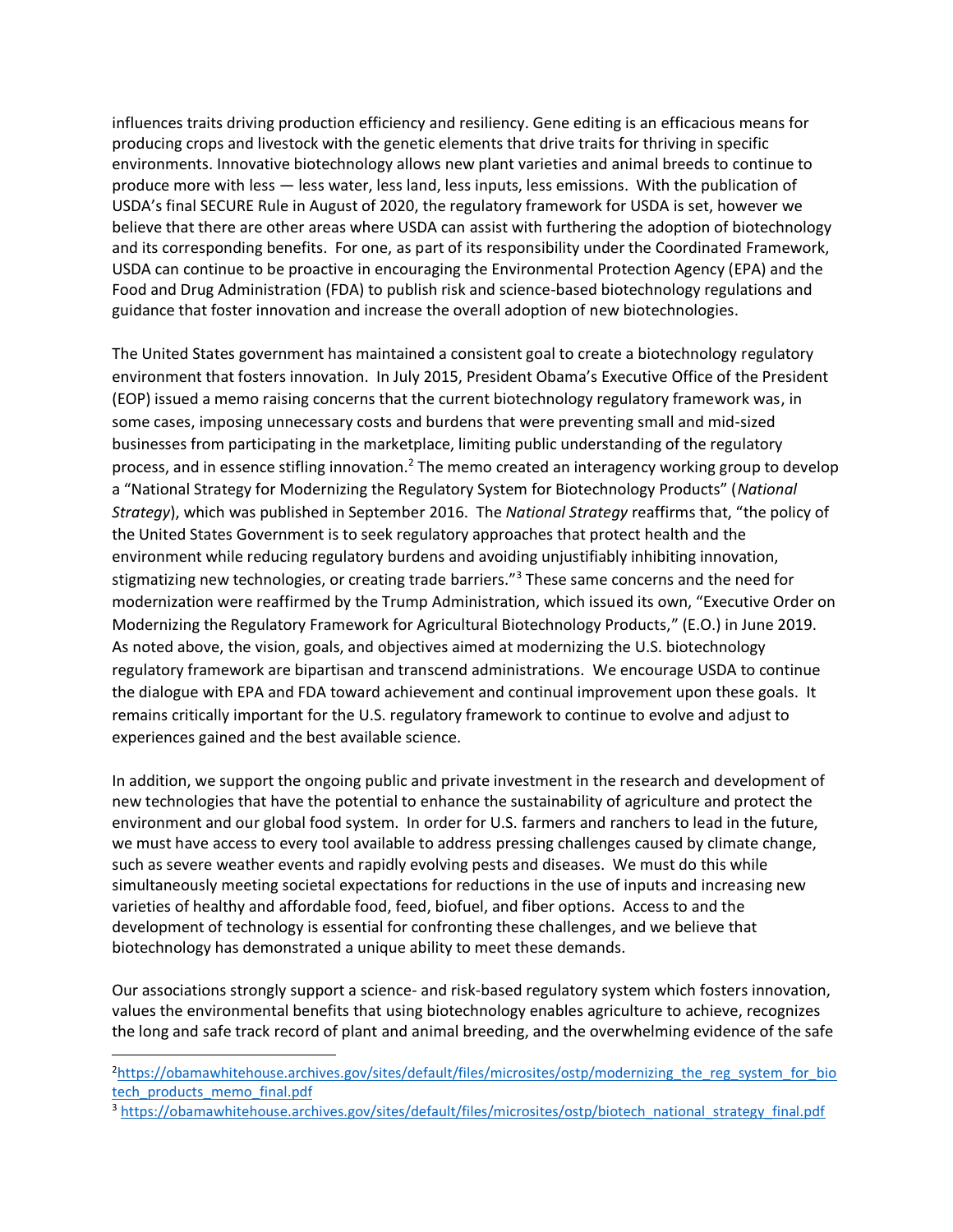use of genetic engineered plants and animals. USDA should continue to communicate how policy decisions related to new plant and animal varieties enable agriculture and forestry to further contribute to climate solutions. In 2020, the United States Department of Agriculture called for public input on the Agriculture Innovation Agenda to help "stimulate innovation so that American agriculture can achieve the goal of increasing U.S. agricultural production by 40 percent while cutting the environmental footprint of U.S. agriculture in half by 2050."<sup>4</sup> In a summary of the key findings from all of the feedback received, USDA published the "[Agriculture Innovation Agenda: Scorecard Report](https://www.usda.gov/sites/default/files/documents/aia-scoreboard-report.pdf)." A key finding of that report was that a primary driver of productivity growth is "improvements in animal and crop genetics."<sup>5</sup> Biotechnology is a critical tool in breeding to enhance the efficiency and efficacy of agriculture through improvements in genetics that will maintain American agriculture as the world leader in efficiency and sustainability. It is critically important that farmers and ranchers have access to new plant and animal varieties that keep pace with the future growing challenges posed by an evolving climate. Biotechnology enables producers to more quickly and easily adapt to obstacles posed by a changing climate. Public acceptance of biotechnology could be improved if all the Coordinated Framework agencies (USDA, EPA and FDA) commit to research, document, and communicate the environmental benefits biotechnology enables agriculture to deliver, in addition to the existing, traditional research and communications regarding the safety of biotechnology. Also, USDA programs should be geared toward encouraging the adoption of plant varieties and animal breeds that benefit the environment, which biotechnology has demonstrated the ability to do.

Finally, to facilitate greater adoption of climate-smart biotechnology innovations that can improve environmental outcomes, it is important that international markets have consistent, science-based rules for biotechnology products that do not impede access to innovation. To truly enable agriculture to be a solution to climate change, innovation is essential and trade policy must be incorporated into a comprehensive climate strategy and prioritized to address barriers to innovation. Unfortunately, some trading partners have maintained policies that inhibit innovation. A 2020 report by the European Academies Science Advisory Council stated: *Given the escalating, shared, problems associated for example, with climate change, it is vital that EU actions take account of our responsibilities in the global context and that we do not repeat our past mistakes in failing to capitalise on advances in the biosciences<sup>6</sup> .* We agree with this perspective and urge USDA to fully engage with our trading partners to pursue a robust climate change agenda, which reduces barriers to innovation and levels the playing field so that innovation can be leveraged globally to address climate challenges.

Access to new biotechnology varieties, facilitated by predictable markets, is not only important for the economic viability of U.S. agriculture, but it also allows producers to maintain and improve upon the environmental gains and GHG reductions these tools have already brought. USDA has worked tirelessly with the United States Trade Representative (USTR) to resolve these trade and innovation impediments under both the Obama and Trump Administrations. We strongly urge maintaining these trade normalization efforts, both for existing technologies, as well as continuing to develop predictable, consistent international regulatory approaches for new innovations, such as gene editing.

<sup>6</sup> https://easac.eu/fileadmin/PDF s/reports statements/Genome Editing/EASAC Genome-[Edited\\_Plants\\_Web.pdf](https://easac.eu/fileadmin/PDF_s/reports_statements/Genome_Editing/EASAC_Genome-Edited_Plants_Web.pdf)

<sup>4</sup> <https://www.usda.gov/aia>

<sup>5</sup> Agriculture Innovation Agenda: Scorecard Report, [https://www.usda.gov/sites/default/files/documents/aia](https://www.usda.gov/sites/default/files/documents/aia-scoreboard-report.pdf)[scoreboard-report.pdf,](https://www.usda.gov/sites/default/files/documents/aia-scoreboard-report.pdf) page 4.